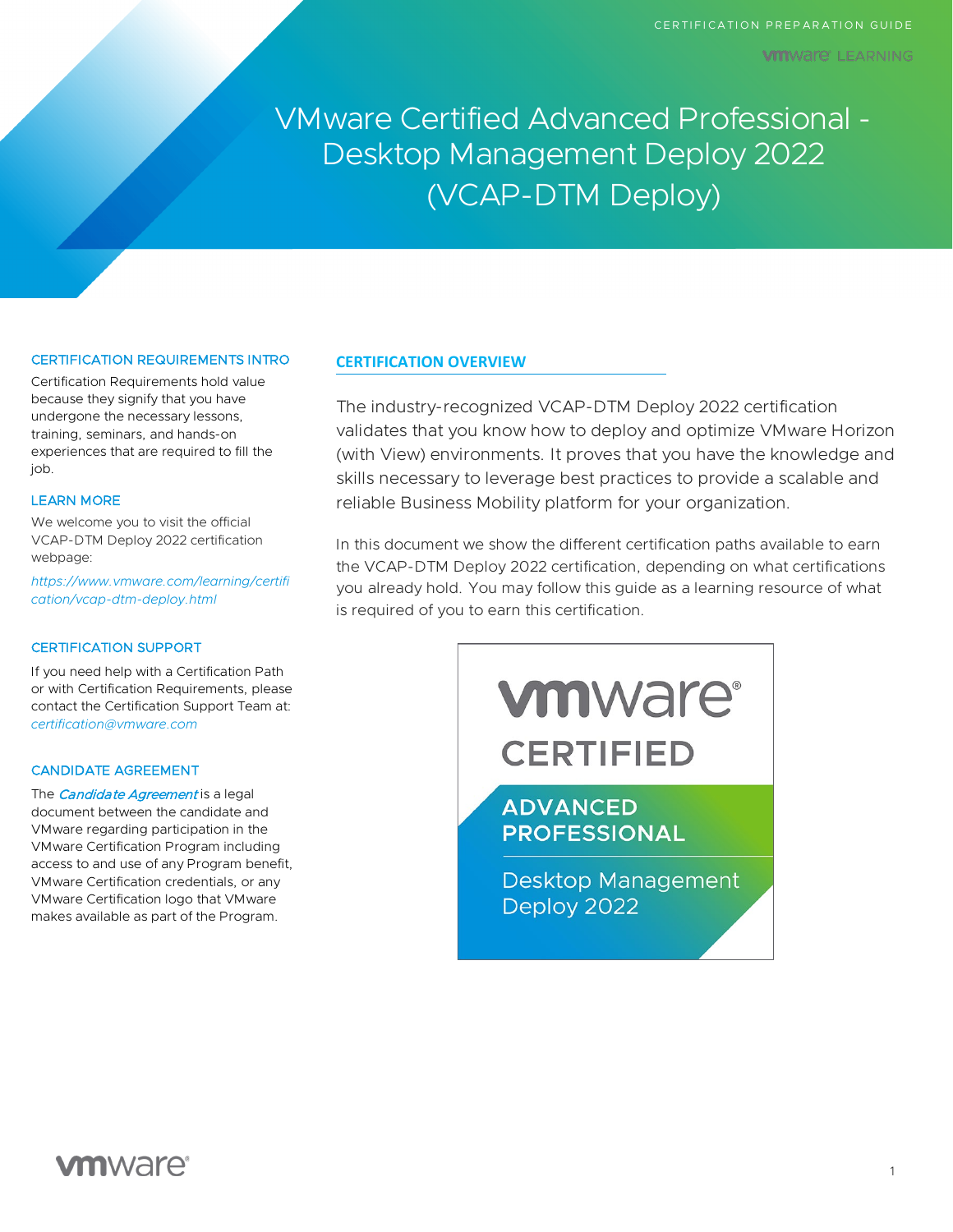## Certification Path Requirements

## Certification path if you hold no VCAP certifications

1. (Required) Earn the VCP-DTM 2022 (Or hold a VCP-DTM 2021)

## [VCP-DTM 2022](https://www.vmware.com/learning/certification/vcp-dtm.html)

2. (Recommended) Attend ONE of the training courses

Courses used by VMware to develop this exam and strongly recommended to you for exam preparation:

#### [VMware Horizon 8: Infrastructure Troubleshooting](https://mylearn.vmware.com/mgrReg/courses.cfm?ui=www_edu&a=one&id_subject=95663)

Courses VMware will accept which meet training course requirements (List includes the courses used to develop this exam.):

[VMware Horizon 8: Deploy and Manage](https://mylearn.vmware.com/mgrReg/courses.cfm?ui=www_edu&a=one&id_subject=94470) [VMware Horizon 8: Deploy and Manage – On Demand](https://mylearn.vmware.com/mgrReg/courses.cfm?ui=www_edu&a=one&id_subject=95177) [VMware Horizon 8: Deploy and Manage plus App Volumes](https://mylearn.vmware.com/mgrReg/courses.cfm?ui=www_edu&a=one&id_subject=94718)  [Fast Track](https://mylearn.vmware.com/mgrReg/courses.cfm?ui=www_edu&a=one&id_subject=94718) [VMware Horizon 8: Troubleshooting Bootcamp](https://mylearn.vmware.com/mgrReg/courses.cfm?ui=www_edu&a=one&id_subject=95699) [VMware Horizon 8: Infrastructure Troubleshooting](https://mylearn.vmware.com/mgrReg/courses.cfm?ui=www_edu&a=one&id_subject=95663)

[VMware Horizon 8: Virtual Desktop Troubleshooting](https://mylearn.vmware.com/mgrReg/courses.cfm?ui=www_edu&a=one&id_subject=94481)

[VMware Horizon 8: Virtual Desktop Troubleshooting – On](https://mylearn.vmware.com/mgrReg/courses.cfm?ui=www_edu&a=one&id_subject=95193)  **[Demand](https://mylearn.vmware.com/mgrReg/courses.cfm?ui=www_edu&a=one&id_subject=95193)** 

3. (Required) Review and study the topics and objectives listed in the **[Exam Guide](https://www.vmware.com/content/dam/digitalmarketing/vmware/en/pdf/certification/vmware-vcap-dtm-deploy-exam-preparation-guide.pdf)** and pass the qualifying exam:

Preferred VCAP Deploy exam registration method is online to ensure all candidate details are received to deliver the lab exam. Lab exam appointments are required to schedule at least 24 – 48 hours prior to the appointment date.

### [Advanced Deploy VMware Horizon 7.X \(3V0-51.20N\)](https://www.vmware.com/education-services/certification/vcap-dtm-deploy-7-exam.html)

205 MINUTES 28 QUESTIONS \$450 USD

[Schedule Exam](http://mylearn.vmware.com/quiz.cfm?item=98329)

#### Certification path if you hold a VCAP-DTM Deploy 2021 Option 1

1. Option 1 - Attend ONE of the training courses in 2022 [VMware Horizon 8: Deploy and Manage](https://mylearn.vmware.com/mgrReg/courses.cfm?ui=www_edu&a=one&id_subject=94470) [VMware Horizon 8: Deploy and Manage plus App Volumes Fast](https://mylearn.vmware.com/mgrReg/courses.cfm?ui=www_edu&a=one&id_subject=94718)  **[Track](https://mylearn.vmware.com/mgrReg/courses.cfm?ui=www_edu&a=one&id_subject=94718)** [VMware Horizon 8: Deploy and Manage – On Demand](https://mylearn.vmware.com/mgrReg/courses.cfm?ui=www_edu&a=one&id_subject=95177) [VMware Horizon 8: Troubleshooting Bootcamp](https://mylearn.vmware.com/mgrReg/courses.cfm?ui=www_edu&a=one&id_subject=95699) [VMware Horizon 8: Infrastructure Troubleshooting](https://mylearn.vmware.com/mgrReg/courses.cfm?ui=www_edu&a=one&id_subject=95663) [VMware Horizon 8: Virtual Desktop Troubleshooting](https://mylearn.vmware.com/mgrReg/courses.cfm?ui=www_edu&a=one&id_subject=94481) [VMware Horizon 8: Virtual Desktop Troubleshooting – On Demand](https://mylearn.vmware.com/mgrReg/courses.cfm?ui=www_edu&a=one&id_subject=95193) [VMware Horizon 8: Infrastructure Troubleshooting - On Demand](https://mylearn.vmware.com/mgrReg/courses.cfm?ui=www_edu&a=one&id_subject=96040) [VMware Horizon 8: Infrastructure Administration and](https://mylearn.vmware.com/mgrReg/courses.cfm?ui=www_edu&a=one&id_subject=97133)  **[Troubleshooting](https://mylearn.vmware.com/mgrReg/courses.cfm?ui=www_edu&a=one&id_subject=97133)** [VMware End User Computing: Design](https://mylearn.vmware.com/mgrReg/courses.cfm?ui=www_edu&a=one&id_subject=97826)

[VMware Horizon 8: Virtual Desktop Bootcamp](https://mylearn.vmware.com/mgrReg/courses.cfm?ui=www_edu&a=one&id_subject=94486)

2. Option 2 - Review and study the topics and objectives listed in the **[Exam Guide](https://www.vmware.com/content/dam/digitalmarketing/vmware/en/pdf/certification/vmware-vcap-dtm-deploy-exam-preparation-guide.pdf)** and pass the qualifying exam:

Preferred VCAP Deploy exam registration method is online to ensure all candidate details are received to deliver the lab exam. Lab exam appointments are required to schedule at least 24 – 48 hours prior to the appointment date.

## [Advanced Deploy VMware Horizon 7.X \(3V0-51.20N\)](https://www.vmware.com/education-services/certification/vcap-dtm-deploy-7-exam.html)

205 MINUTES 28 QUESTIONS \$450 USD

### [Schedule Exam](http://mylearn.vmware.com/quiz.cfm?item=98329)

**vm**ware<sup>®</sup>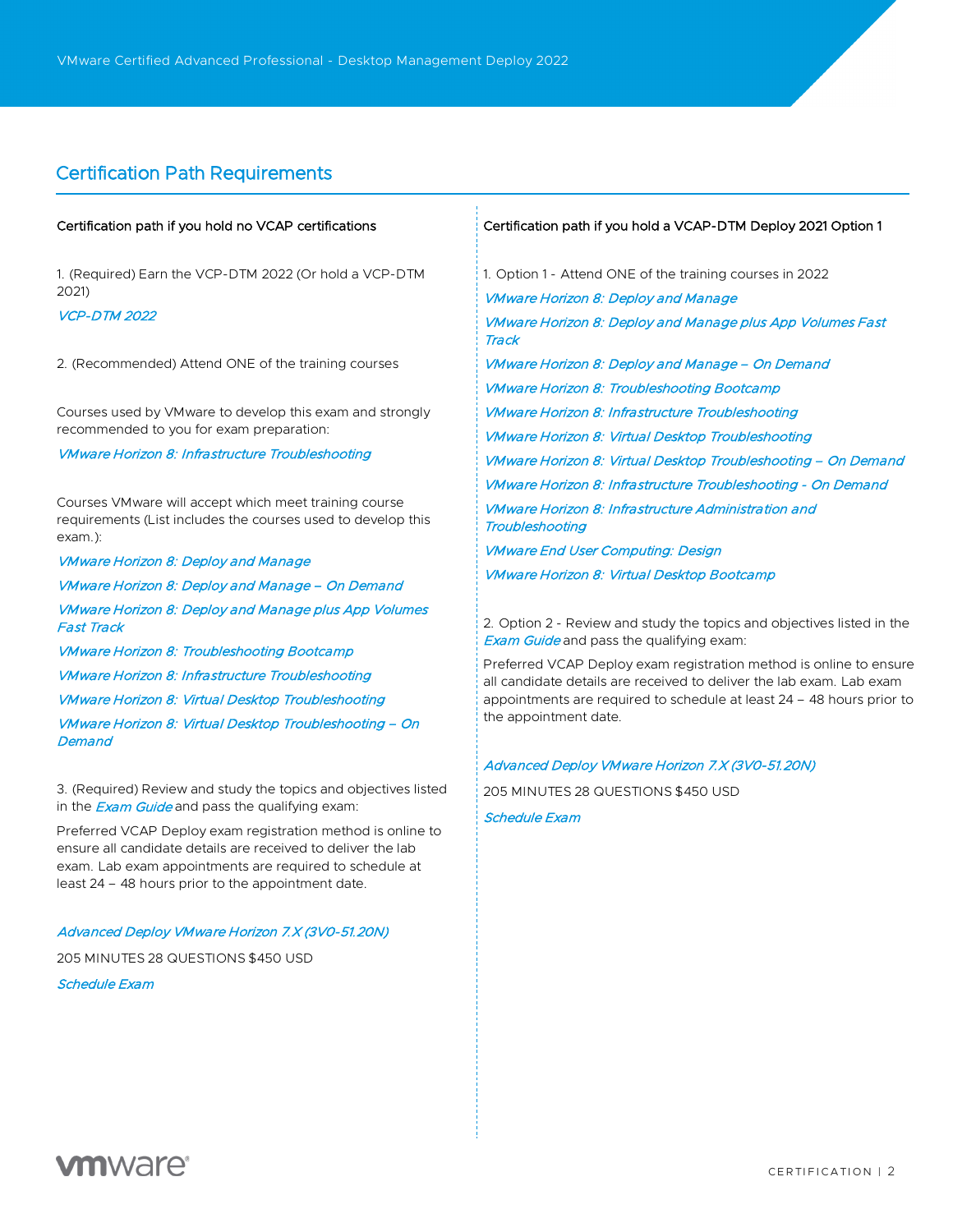## Certification Path Requirements

## Certification path if you hold a VCAP-DTM Deploy 2021 Option 2

1. Option 1 - Attend TWO of the required training courses (Choose one Skills for Virtual Desktop Management + one Infr

astructure Administration)

VMware Horizon 8: Skills for Virtual Desktop Management

[VMware Horizon 8: Skills for Virtual Desktop Management – O](https://mylearn.vmware.com/mgrReg/courses.cfm?ui=www_edu&a=one&id_subject=94475)n **[Demand](https://mylearn.vmware.com/mgrReg/courses.cfm?ui=www_edu&a=one&id_subject=95180)** 

[VMware Horiz](https://mylearn.vmware.com/mgrReg/courses.cfm?ui=www_edu&a=one&id_subject=95180)on 8: Infrastructure Administration

[VMware Horizon 8: Infrastructure Administration – O](https://mylearn.vmware.com/mgrReg/courses.cfm?ui=www_edu&a=one&id_subject=94478)n **[Demand](https://mylearn.vmware.com/mgrReg/courses.cfm?ui=www_edu&a=one&id_subject=95183)** 

2. Option 2 - Review and study the topics and objectives listed in the **Exam Guide** and pass the qualifying exam:

Prefe[rred VCAP De](https://www.vmware.com/content/dam/digitalmarketing/vmware/en/pdf/certification/vmware-vcap-dtm-deploy-exam-preparation-guide.pdf)ploy exam registration method is online to ensure all candidate details are received to deliver the lab exam. Lab exam appointments are required to schedule at least 24 – 48 hours prior to the appointment date.

## Advanced Deploy VMware Horizon 7.X (3V0-51.20N)

205 MINUTES [28 QUESTIONS](https://www.vmware.com/education-services/certification/vcap-dtm-deploy-7-exam.html) \$450 USD

Schedule Exam

**vm**ware<sup>®</sup>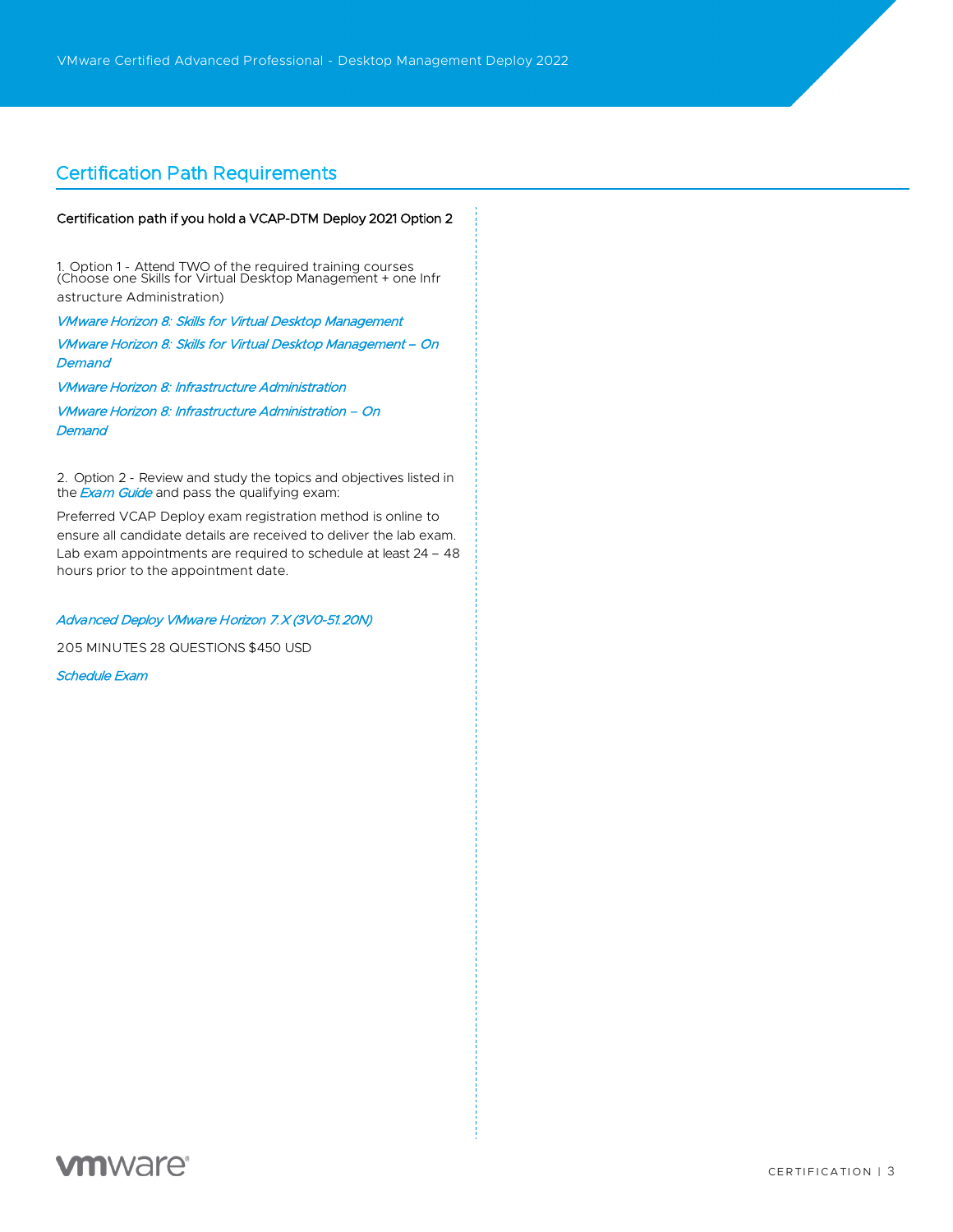## Certification Path Requirements

Certification path if you hold a VCAP-NV Deploy 2019 or Newer OR VCAP-NV Design 2019 or Newer OR VCAP-CMA Design 2019 or Newer OR VCAP-CMA Deploy 2019 or Newer OR VCAP-DCV Design 2019 or Newer OR VCAP-DCV Deploy 2019 or Newer

1. (Required) Earn the VCP-DTM 2022 (Or hold a VCP-DTM 2021)

### [VCP-DTM 2022](https://www.vmware.com/learning/certification/vcp-dtm.html)

2. (Recommended) Attend ONE of the training courses

Courses used by VMware to develop this exam and strongly recommended to you for exam preparation:

## [VMware Horizon 8: Infrastructure Troubleshooting](https://mylearn.vmware.com/mgrReg/courses.cfm?ui=www_edu&a=one&id_subject=95663)

Courses VMware will accept which meet training course requirements (List includes the courses used to develop this exam.):

[VMware Horizon 8: Deploy and Manage](https://mylearn.vmware.com/mgrReg/courses.cfm?ui=www_edu&a=one&id_subject=94470) [VMware Horizon 8: Deploy and Manage – On Demand](https://mylearn.vmware.com/mgrReg/courses.cfm?ui=www_edu&a=one&id_subject=95177) [VMware Horizon 8: Deploy and Manage plus App Volumes](https://mylearn.vmware.com/mgrReg/courses.cfm?ui=www_edu&a=one&id_subject=94718)  [Fast Track](https://mylearn.vmware.com/mgrReg/courses.cfm?ui=www_edu&a=one&id_subject=94718)

[VMware Horizon 8: Troubleshooting Bootcamp](https://mylearn.vmware.com/mgrReg/courses.cfm?ui=www_edu&a=one&id_subject=95699)

[VMware Horizon 8: Infrastructure Troubleshooting](https://mylearn.vmware.com/mgrReg/courses.cfm?ui=www_edu&a=one&id_subject=95663)

[VMware Horizon 8: Virtual Desktop Troubleshooting](https://mylearn.vmware.com/mgrReg/courses.cfm?ui=www_edu&a=one&id_subject=94481)

[VMware Horizon 8: Virtual Desktop Troubleshooting – On](https://mylearn.vmware.com/mgrReg/courses.cfm?ui=www_edu&a=one&id_subject=95193)  **[Demand](https://mylearn.vmware.com/mgrReg/courses.cfm?ui=www_edu&a=one&id_subject=95193)** 

3. (Required) Review and study the topics and objectives listed in the **[Exam Guide](https://www.vmware.com/content/dam/digitalmarketing/vmware/en/pdf/certification/vmware-vcap-dtm-deploy-exam-preparation-guide.pdf)** and pass the qualifying exam:

Preferred VCAP Deploy exam registration method is online to ensure all candidate details are received to deliver the lab exam. Lab exam appointments are required to schedule at least 24 – 48 hours prior to the appointment date.

#### [Advanced Deploy VMware Horizon 7.X \(3V0-51.20N\)](https://www.vmware.com/education-services/certification/vcap-dtm-deploy-7-exam.html)

205 MINUTES 28 QUESTIONS \$450 USD

[Schedule Exam](http://mylearn.vmware.com/quiz.cfm?item=98329)

## Certification path if hold a VCAP-DTM Deploy 2019 or Newer OR VCAP-DTM Design 2019 or Newer

1. (Recommended) Attend ONE of the training courses

Courses used by VMware to develop this exam and strongly recommended to you for exam preparation:

[VMware Horizon 8: Infrastructure Troubleshooting](https://mylearn.vmware.com/mgrReg/courses.cfm?ui=www_edu&a=one&id_subject=95663)

Courses VMware will accept which meet training course requirements (List includes the courses used to develop this exam.):

[VMware Horizon 8: Deploy and Manage](https://mylearn.vmware.com/mgrReg/courses.cfm?ui=www_edu&a=one&id_subject=94470) [VMware Horizon 8: Deploy and Manage – On Demand](https://mylearn.vmware.com/mgrReg/courses.cfm?ui=www_edu&a=one&id_subject=95177)

[VMware Horizon 8: Deploy and Manage plus App Volumes Fast](https://mylearn.vmware.com/mgrReg/courses.cfm?ui=www_edu&a=one&id_subject=94718)  **[Track](https://mylearn.vmware.com/mgrReg/courses.cfm?ui=www_edu&a=one&id_subject=94718)** 

[VMware Horizon 8: Troubleshooting Bootcamp](https://mylearn.vmware.com/mgrReg/courses.cfm?ui=www_edu&a=one&id_subject=95699) [VMware Horizon 8: Infrastructure Troubleshooting](https://mylearn.vmware.com/mgrReg/courses.cfm?ui=www_edu&a=one&id_subject=95663) [VMware Horizon 8: Virtual Desktop Troubleshooting](https://mylearn.vmware.com/mgrReg/courses.cfm?ui=www_edu&a=one&id_subject=94481) [VMware Horizon 8: Virtual Desktop Troubleshooting – On Demand](https://mylearn.vmware.com/mgrReg/courses.cfm?ui=www_edu&a=one&id_subject=95193)

2. (Required) Review and study the topics and objectives listed in the **[Exam Guide](https://www.vmware.com/content/dam/digitalmarketing/vmware/en/pdf/certification/vmware-vcap-dtm-deploy-exam-preparation-guide.pdf)** and pass the qualifying exam:

Preferred VCAP Deploy exam registration method is online to ensure all candidate details are received to deliver the lab exam. Lab exam appointments are required to schedule at least 24 – 48 hours prior to the appointment date.

## [Advanced Deploy VMware Horizon 7.X \(3V0-51.20N\)](https://www.vmware.com/education-services/certification/vcap-dtm-deploy-7-exam.html)

205 MINUTES 28 QUESTIONS \$450 USD

[Schedule Exam](http://mylearn.vmware.com/quiz.cfm?item=98329)